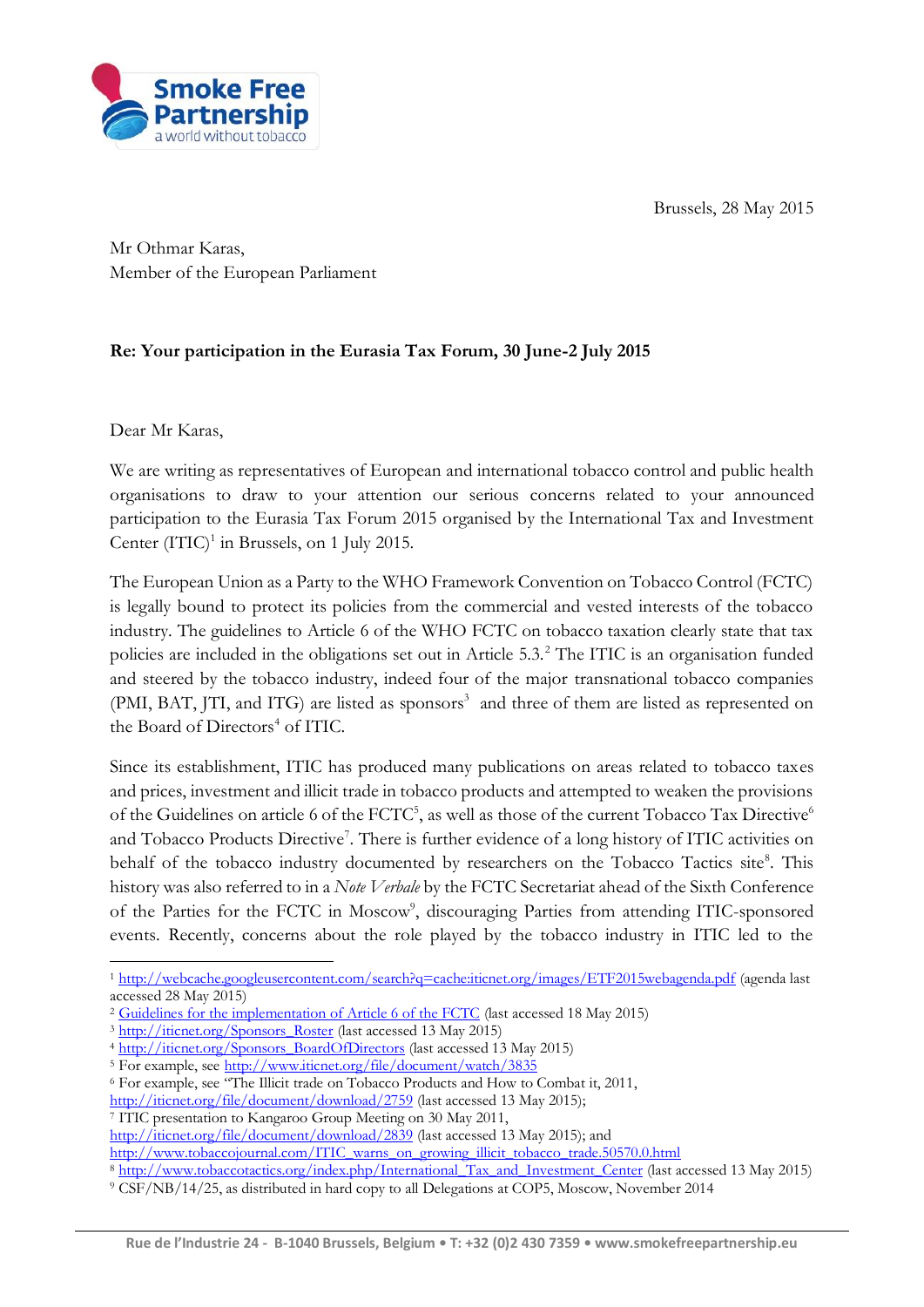

withdrawal of the World Bank from the ITIC-sponsored 2015 Asia-Pacific Tax Forum<sup>10</sup>. Finally, in a statement of 16 May 2015, the WHO urged all governments to *"follow a non-engagement policy with ITIC"*. 11

Recommendation 2.1 of the guidelines to Article 5.3 of the WHO FCTC specifically states that "*Parties should interact with the tobacco industry only when and to the extent strictly necessary to enable them to effectively regulate the tobacco industry and tobacco products*". Your participation in such a conference as a Member of the European Parliament and indeed as a member of the ECON and TAXE Committees is not "strictly necessary", as the work of these committees gives ample opportunity for the tobacco industry to make its voice heard on the subject of tobacco taxation.

We urge you, as the leading MEP supporting this conference, to withdraw from the 2015 Eurasia Tax Forum, and to encourage other colleagues in the EP to decline their attendance. This would send a very strong signal that the European Parliament is taking its legal obligations under the FCTC seriously.

Please note that a similar letter was sent to the European Commission's Director General for Tax and Customs Union who was also indicated as a speaker, urging him to withdraw from this conference; and to the European Parliament's Bureau.

We look forward to your response and remain at your disposal for any further information.

Yours sincerely,

Hatelot

Florence Berteletti Director, Smoke Free Partnership

J

Archie Turnbull President, Smoke Free Partnership



1 <sup>10</sup> [http://timesofindia.indiatimes.com/india/World-Bank-exits-event-funded-by-tobacco](http://timesofindia.indiatimes.com/india/World-Bank-exits-event-funded-by-tobacco-companies/articleshow/47127313.cms)[companies/articleshow/47127313.cms](http://timesofindia.indiatimes.com/india/World-Bank-exits-event-funded-by-tobacco-companies/articleshow/47127313.cms) (last accessed 13 May 2015) <sup>11</sup> <http://www.theguardian.com/business/2015/may/16/uk-tax-chief-smoking-health-dave-hartnett-tobacco-hmrc> (last accessed 18 May 2015)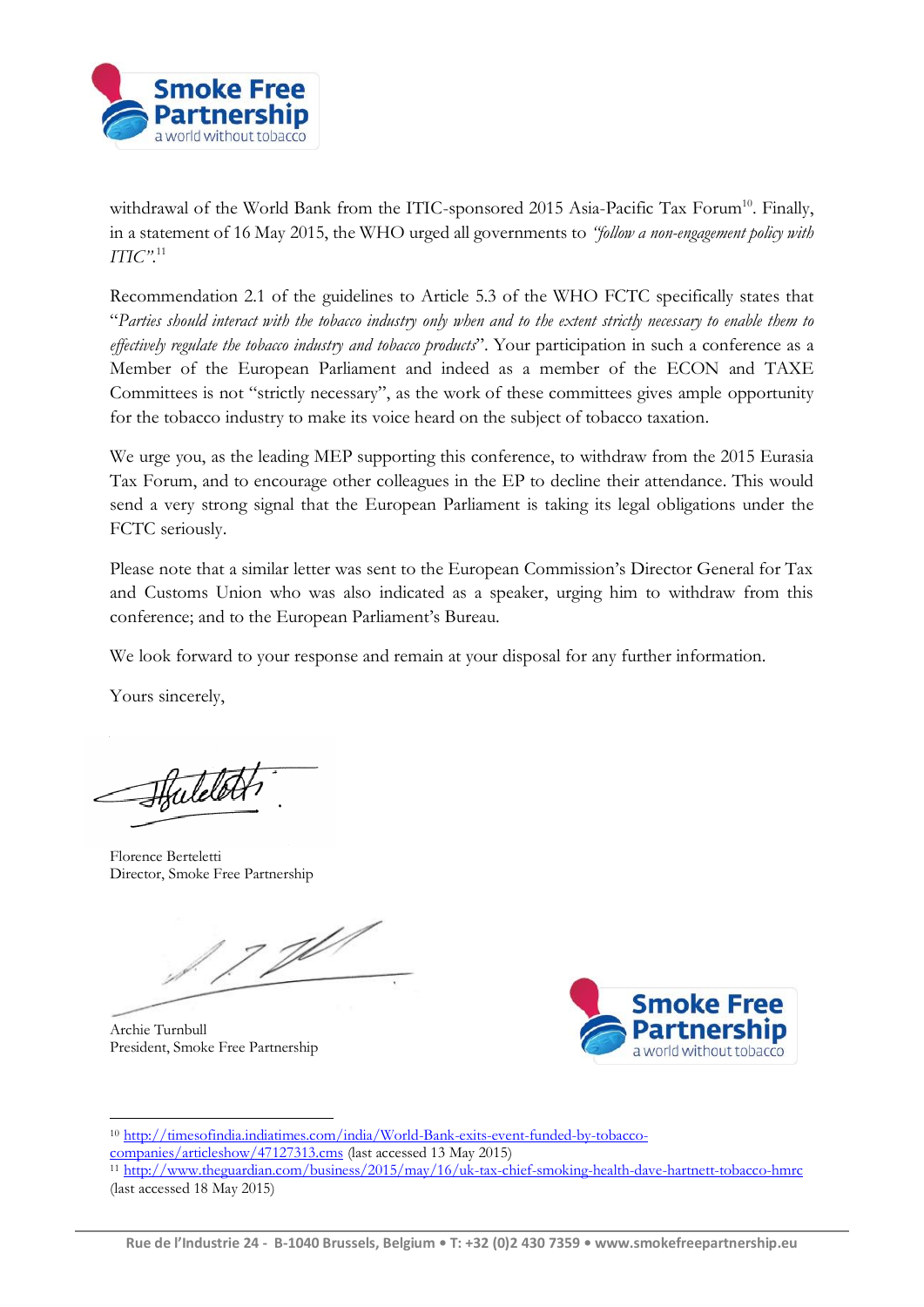

Deborah Arnott Chief Executive, Action on Smoking and Health (UK) Board Member, Smoke Free Partnership



 $\overline{\phantom{a}}$ 

Alison Cox Director of Cancer Prevention, Cancer Research UK Board Member, Smoke Free Partnership



(Mandagy)

Susanne Løgstrup Director, European Heart Network Treasurer, Smoke Free Partnership



fighting heart disease and stroke european heart network

Jour mr. Comercia

John McCormack Chief Executive Officer, Irish Cancer Society

Amelisé Ryel

Anne Lise Ryel Secretary General, Norwegian Cancer Society



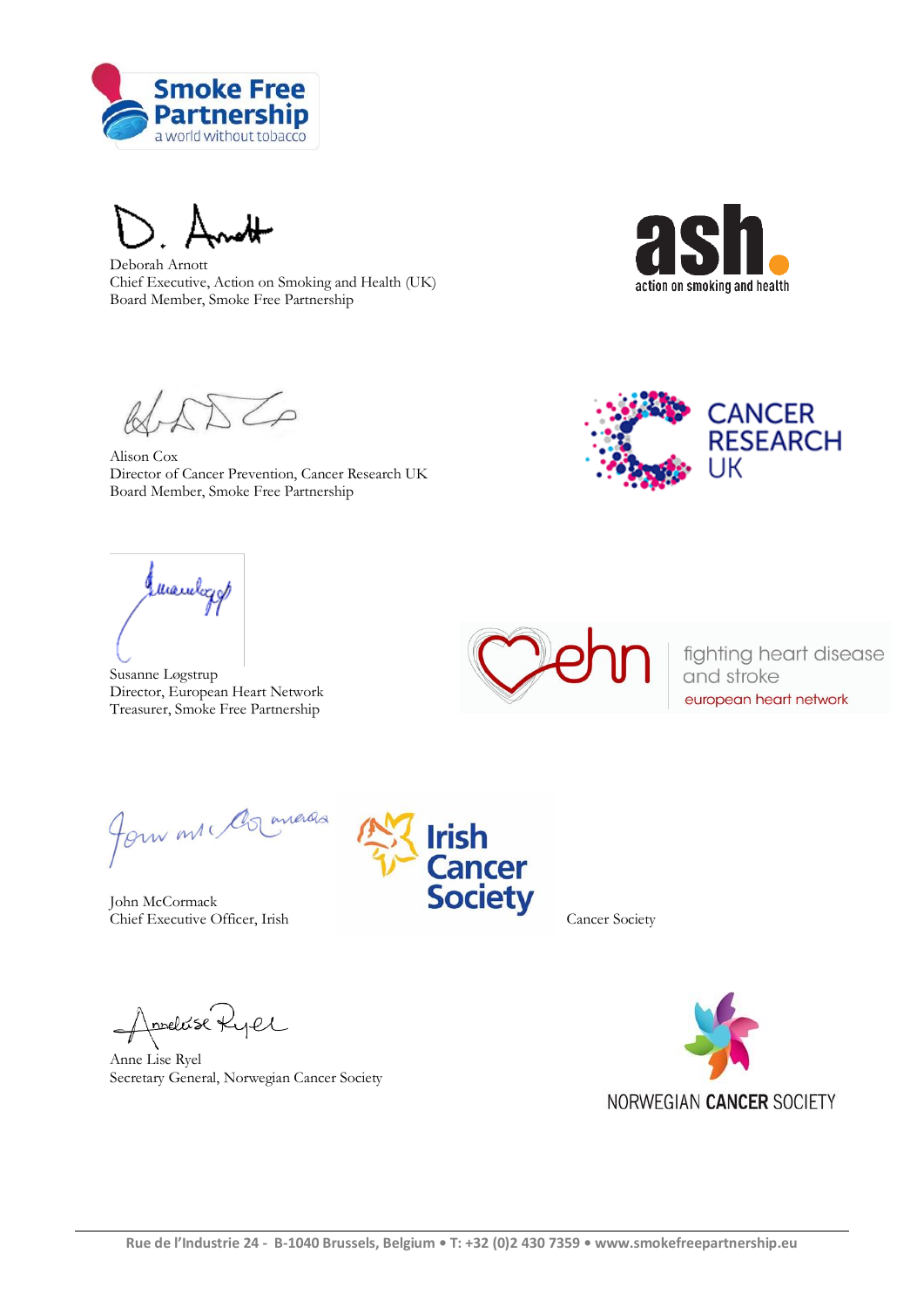

 $L\nu K \bigcup \{o\ o\} \in \mathbb{R} \cup S$ 

Luk Joossens Tobacco Control Advocacy Officer, European Cancer Leagues



Katin Fjerdsted.

Katrín Fjeldsted President, Standing Committee of European Doctors (CPME)



Nina Renshaw Secretary General, European Public Health Alliance



Dr. Francisco Rodriguez Lozano President, European Network for Smoking and Tobacco Prevention

Peggy magnier

Peggy Maguire Director General, European Institute of Women's Heatlh

Prof Johan de Sutter Acting Chairman, European Chronic Disease Alliance







ENSP **European Network for<br>Smoking and Tobacco Prevention** 

 $F \Omega$ 

**EIWH** 

ROPEAN NOS

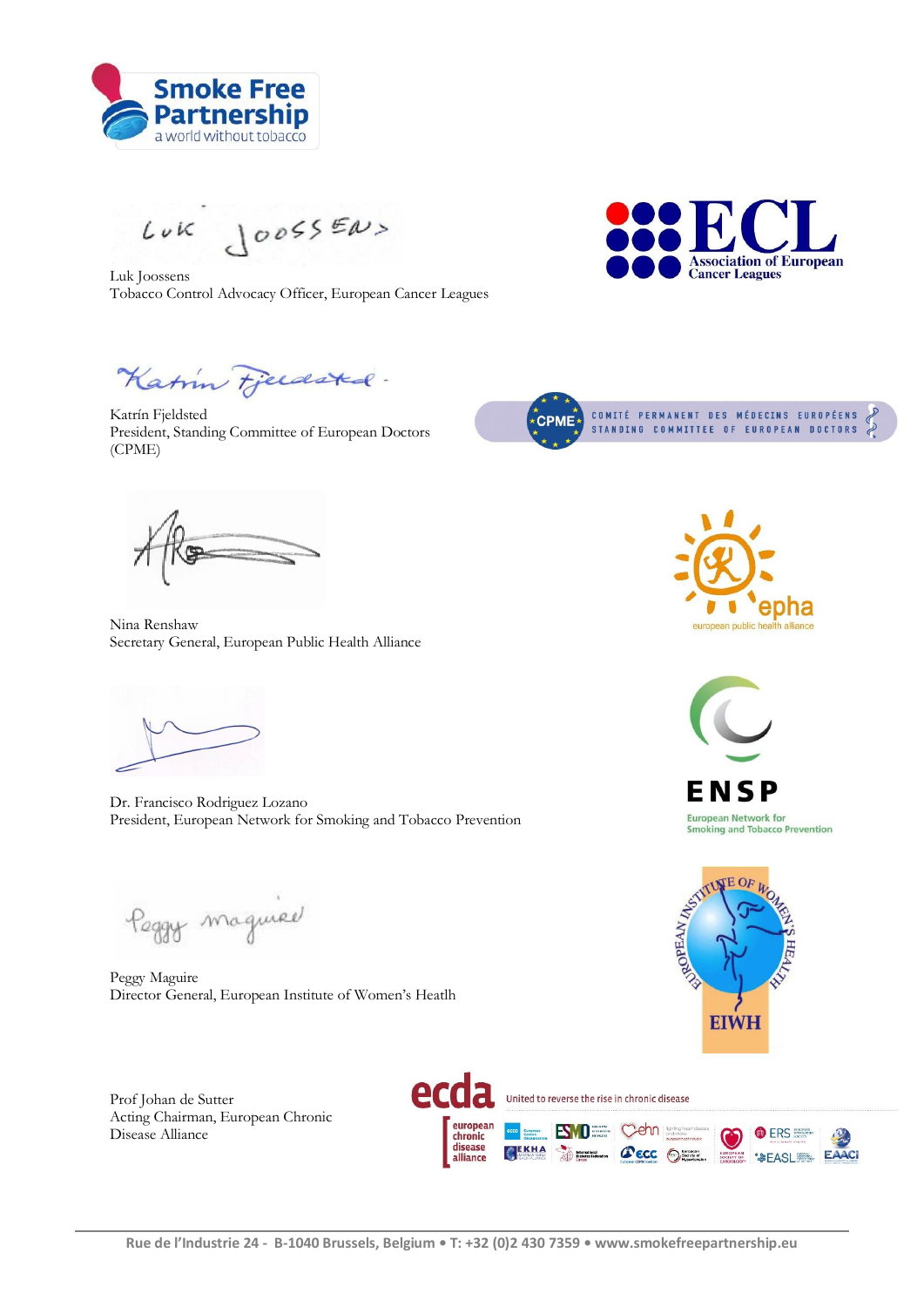

Dr Gergana Geshanova Chairperson, Smoke Free Life Coalition Bulgaria

Yves Martinet President, Comité National Contre le Tabagisme

Mein Harg

Mervi Hara Executive Director, Finland´s ASH

Ruh

Dr. Ross Morgan, Chairperson, ASH Ireland

LITHUANIAN NATIONAL TOBACCO AND ALCOHOL<br>CONTROL COALITION

Aurelijus Veryga President, Lithuanian National Tobacco and Alcohol Control Coalition Antanas Goštautas chairman of Union of Lithuanian Health Psychologist s Nijolė Goštautaitė-Midttun Director , Lithuanian Mental Health Initiative

M.R. Rutgers MSc Directeur, Longfonds